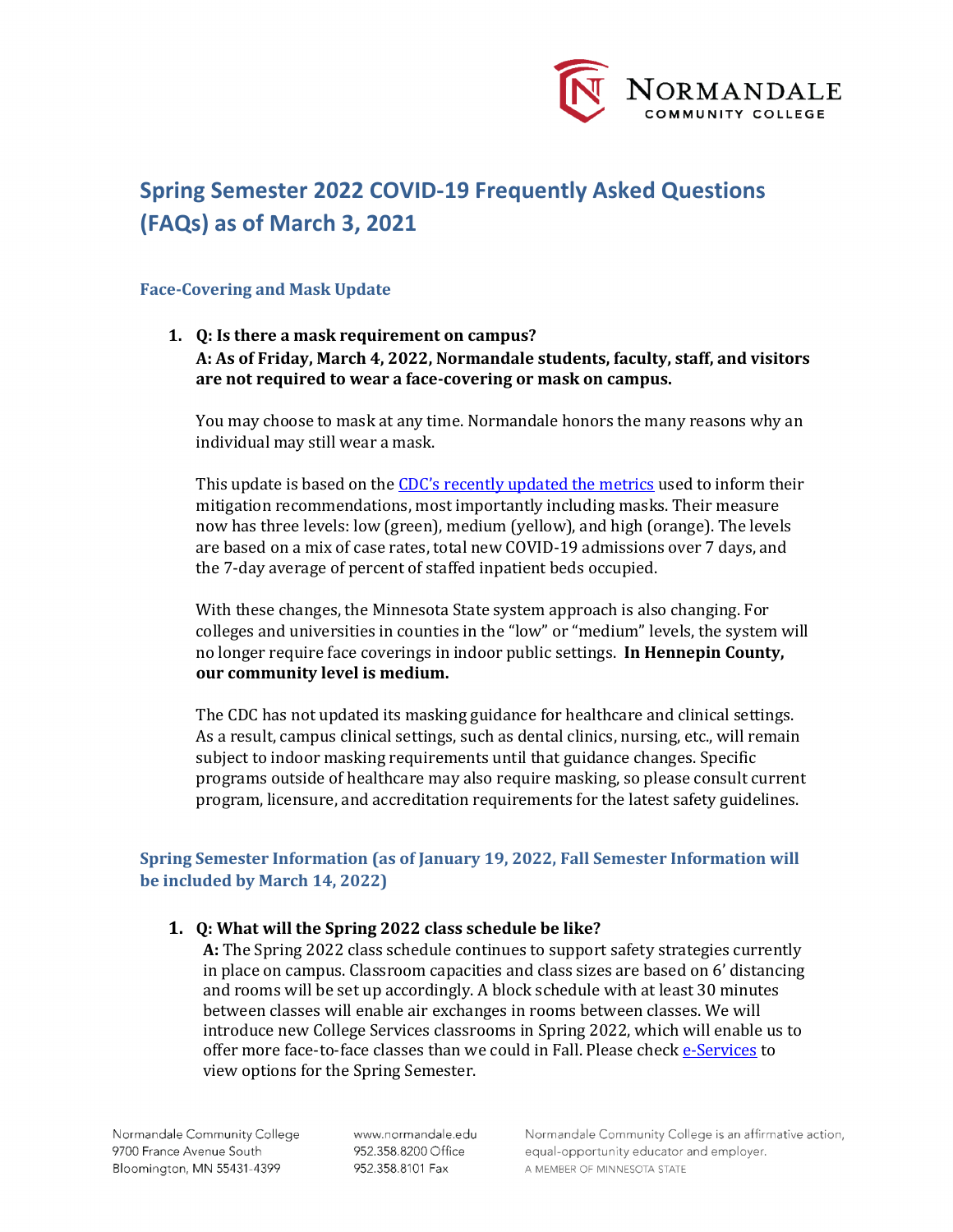

# **2. Q: What will in-person classes look like?**

**A:** Class sizes are capped and classrooms are arranged to support 6' distancing. We currently require masking indoors, and we have instituted an employee vaccination and testing policy. Campus signage will describe the college policies in place regarding masking, distancing, vaccinations and other practices. Additionally, we are in the process of making improvements to the HVAC system that go above and beyond recommended practices.

# **3. Q: Will I find out more about the classes I have signed up for before spring semester starts?**

**A:** Please refer to the Explanation of Course Formats (*at the end of the document*) for more information about class formats. As you are registering for courses, please pay attention to the notes in [e-Services](https://eservices.minnstate.edu/esession/authentication.do?campusId=156&postAuthUrl=http%3A%2F%2Feservices.minnstate.edu%2Fstudent-portal%2Fsecure%2Fdashboard.do%3Fcampusid%3D156) that provide further detail about your courses. You will continue to receive communication from the college about resources and updates that can help you be fully prepared to succeed in the fall semester. The [Student Resources Checklist](https://www.normandale.edu/studentresources) provides a great list of resources to be fully prepared for a successful spring semester.

# **4. Q: What will on-campus services look like in Spring 2022?**

**A:** Starting Spring Semester, we will return to regular service hours on campus. **This means that both in person and virtual student services will be available Monday-Thursday from 8 am to 5 pm and Friday from 8 am to 4:30 pm**.

We will scale the on-campus services appropriately to serve the increasing numbers of students we anticipate being on campus in Spring, as compared to Fall term. We will also continue to monitor COVID transmission levels, vaccine uptake in the college community, and guidance from MDH and CDC to determine if any changes will occur.

# **5. Q: What if I am still not comfortable coming to campus for courses?**

**A:** Please see Explanation of Course Formats (*at the end of the document*) to see types of courses that do not require on-campus presence. You can search in [eServices](https://eservices.minnstate.edu/esession/authentication.do?campusId=156&postAuthUrl=http%3A%2F%2Feservices.minnstate.edu%2Fstudent-portal%2Fsecure%2Fdashboard.do%3Fcampusid%3D156) for the specific types of courses that will meet your needs. If you need assistance with your schedule please reach out to advisors through the Advising, [Counseling & Career Center website.](https://www.normandale.edu/advising-and-services/advising-and-counseling)

# **6. Q: What if I only want to take in-person courses?**

**A:** There will be courses offered 100% in-person and many more will have at least some in-person component to them. Please check [eServices](https://eservices.minnstate.edu/esession/authentication.do?campusId=156&postAuthUrl=http%3A%2F%2Feservices.minnstate.edu%2Fstudent-portal%2Fsecure%2Fdashboard.do%3Fcampusid%3D156) for In Person, and Blended/Hybrid. If you need assistance with your schedule please reach out to advisors through the **Advising, Counseling & Career Center website**.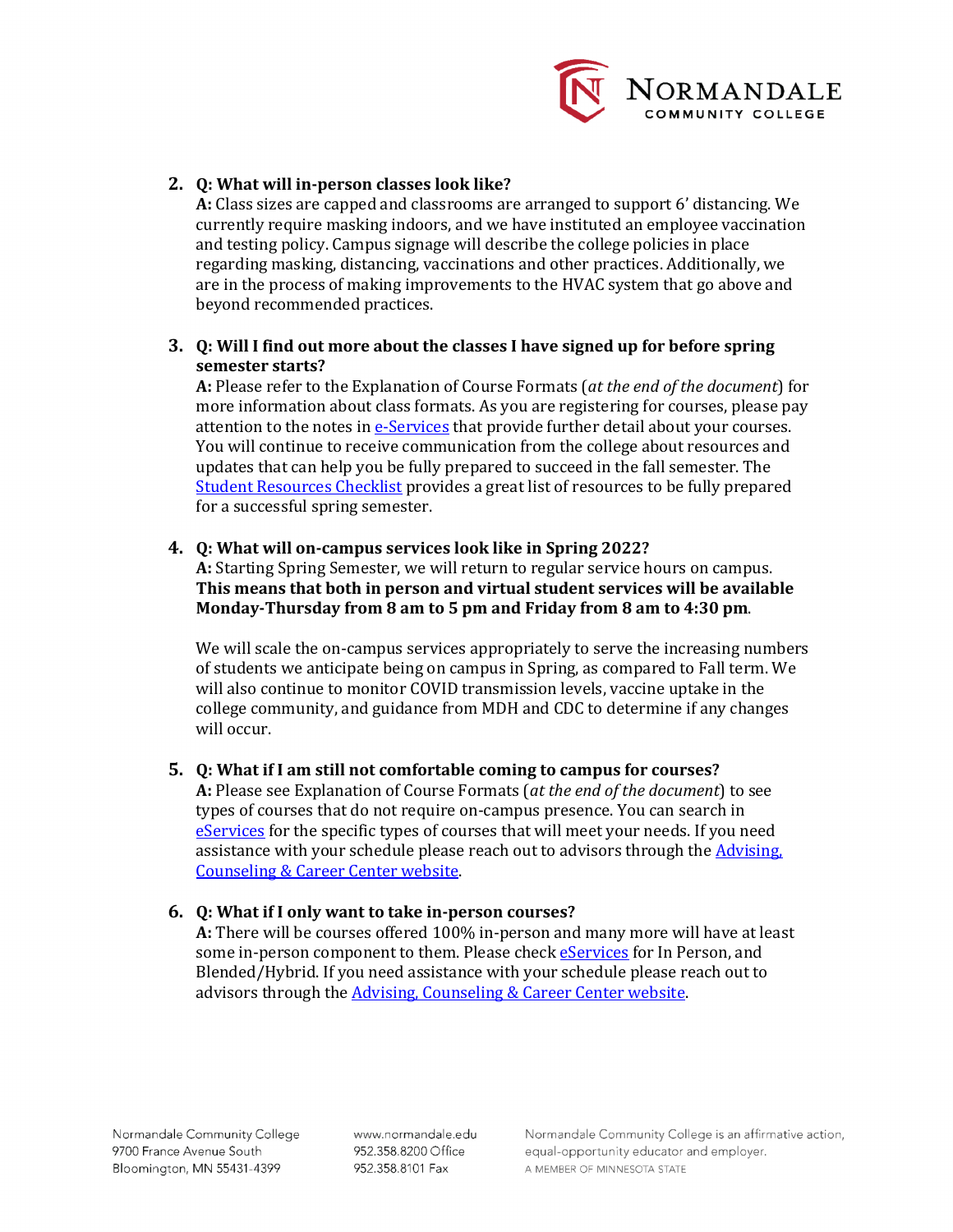

#### **Student Support (as of January 19, 2022)**

**1. Q: The pandemic has made my finances very difficult. Is there any help available for students?** 

**A:** Grants of up to \$1,000 are available to students whose finances have been impacted by the pandemic. The application is available on the emergency grant [webpage.](https://www.normandale.edu/normandalecares)

- **2. Q: Is there food assistance available on campus? A:** Yes, the Campus Cupboard offers a variety of food – non-perishable, perishable, and ready-made meals. Hygiene products are also available. The [Campus Cupboard](https://www.normandale.edu/campus-cupboard) is located in A 1565 near the Fitness Center.
- **3. Q: Where can I find additional information?** A: The **Student Services website** is also a great resource to find answers to key questions you have. Also, be sure to regularly check your Normandale student email.

## **Vaccination and Testing Policies (as of Janauary 19, 2022)**

## **1. Q: Is there a vaccine and testing requirement for employees?**

**A:** As of September 8, a policy applies to all employees, including student workers, on-site vendors and contractors, volunteers, and interns. If you are required to be on campus for more than 10 minutes at any given time, or otherwise provide services as a college employee outside of your home, you must either: (1) provide proof of being fully vaccinated; or (2) consent to, and participate in, at least weekly medical testing for the COVID-19 virus.

#### **2. Q. Are there vaccine requirements for students?**

**A.** Minnesota State does not have a vaccination and testing requirement across the board for all students. However, colleges and universities will require vaccination or a negative test for specific student groups or populations. At Normandale, the vaccine and testing policy applies to student workers, volunteers, and interns; students in extracurricular theatre productions; and students paid stipends for serving in leadership roles.

Program-specific COVID-19 vaccination and testing requirements must be completed and may exceed those required by the college. We encourage all students to become vaccinated. Se[e vaccineconnector.mn.gov](https://nam02.safelinks.protection.outlook.com/?url=https%3A%2F%2Fvaccineconnector.mn.gov%2Fen-US%2F&data=04%7C01%7Csteven.geller%40normandale.edu%7C1a594853f747461d0d3808d9db7c2531%7C5011c7c60ab446ab9ef4fae74a921a7f%7C0%7C0%7C637782148515467261%7CUnknown%7CTWFpbGZsb3d8eyJWIjoiMC4wLjAwMDAiLCJQIjoiV2luMzIiLCJBTiI6Ik1haWwiLCJXVCI6Mn0%3D%7C3000&sdata=wE%2Bhvq16HVdi807rox5sFCuozkBQzjGTWc%2F7ftd3Gdg%3D&reserved=0) and [vaccine opportunities in](https://prepmod.health.state.mn.us/appointment/en/clinic/search?location=&search_radius=All&q%5Bvenue_search_name_or_venue_name_i_cont%5D=bloomington&q%5Bvaccinations_name_i_cont%5D=&clinic_date_eq%5Byear%5D=&clinic_date_eq%5Bmonth%5D=&clinic_date_eq%5Bday%5D=&commit=Search#search_results)  [Bloomington.](https://prepmod.health.state.mn.us/appointment/en/clinic/search?location=&search_radius=All&q%5Bvenue_search_name_or_venue_name_i_cont%5D=bloomington&q%5Bvaccinations_name_i_cont%5D=&clinic_date_eq%5Byear%5D=&clinic_date_eq%5Bmonth%5D=&clinic_date_eq%5Bday%5D=&commit=Search#search_results)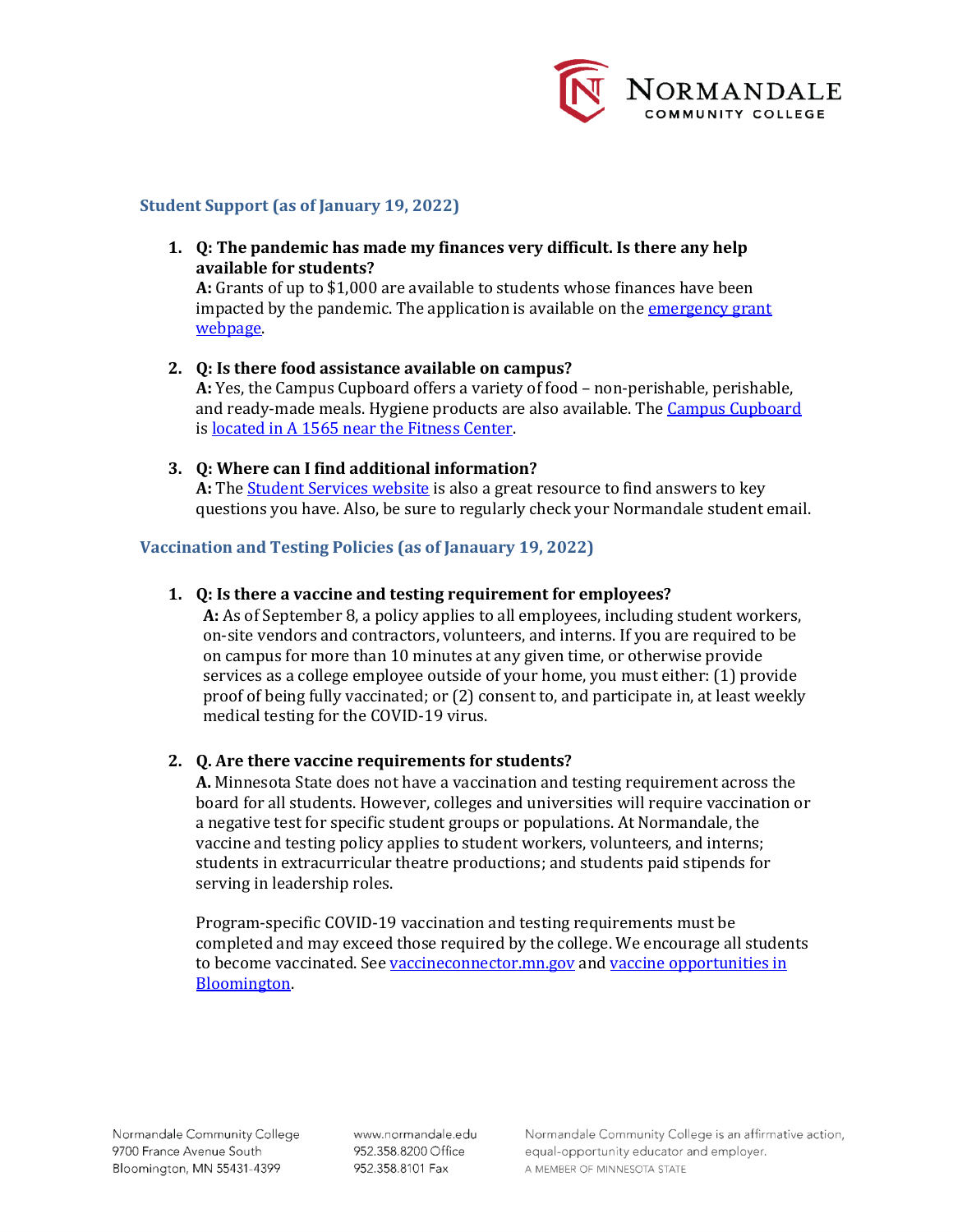

**3. Q: Is there an option to be tested on campus even if I am fully vaccinated? A.** Currently, Normandale's onsite testing is only for unvaccinated individuals. We are referring fully vaccinated individuals to the free community testing site in Bloomington (see below). You may also order a [free at-home test](https://nam02.safelinks.protection.outlook.com/?url=https%3A%2F%2Flearn.vaulthealth.com%2Fstate-of-minnesota%2F&data=04%7C01%7Csteven.geller%40normandale.edu%7C1fb161fad9a140cb718c08d9db7c6ec5%7C5011c7c60ab446ab9ef4fae74a921a7f%7C0%7C0%7C637782149758021810%7CUnknown%7CTWFpbGZsb3d8eyJWIjoiMC4wLjAwMDAiLCJQIjoiV2luMzIiLCJBTiI6Ik1haWwiLCJXVCI6Mn0%3D%7C3000&sdata=7zWa%2FneR0jYNCdj633lwTkOWahcTttvXpgtZ9gXK4qo%3D&reserved=0) from the state of Minnesota, order up to four free at-home tests from the Federal government at **covidtests.gov**, contact your health care provider to get tested, or go to another **testing** site in Minnesota. Your health insurance company will cover or reimburse up to \$12 per test for eight at-home over-the-counter tests per month for each person on the plan. See details [here.](https://nam02.safelinks.protection.outlook.com/?url=https%3A%2F%2Fwww.cms.gov%2Fhow-to-get-your-at-home-OTC-COVID-19-test-for-free&data=04%7C01%7Csteven.geller%40normandale.edu%7C1fb161fad9a140cb718c08d9db7c6ec5%7C5011c7c60ab446ab9ef4fae74a921a7f%7C0%7C0%7C637782149758021810%7CUnknown%7CTWFpbGZsb3d8eyJWIjoiMC4wLjAwMDAiLCJQIjoiV2luMzIiLCJBTiI6Ik1haWwiLCJXVCI6Mn0%3D%7C3000&sdata=SOne8BvIwkc4CmbuGCJ6U6fLtd3A9QL9vVz13pJmH%2FM%3D&reserved=0)

**Bloomington Community Testing Site (Former DMV Location)** 9930 Logan Avenue South Monday - Friday 11 a.m. - 6 p.m. To schedule an appointment: [mncovidtestingappt.as.me](https://nam02.safelinks.protection.outlook.com/?url=https%3A%2F%2Fmncovidtestingappt.as.me%2F&data=04%7C01%7Csteven.geller%40normandale.edu%7C1fb161fad9a140cb718c08d9db7c6ec5%7C5011c7c60ab446ab9ef4fae74a921a7f%7C0%7C0%7C637782149758021810%7CUnknown%7CTWFpbGZsb3d8eyJWIjoiMC4wLjAwMDAiLCJQIjoiV2luMzIiLCJBTiI6Ik1haWwiLCJXVCI6Mn0%3D%7C3000&sdata=gn%2FT1enUaukBQrhIh0Q8otsu6s13f6MGiesjSoGSg%2F8%3D&reserved=0)

# **Facilities, Distancing, Masks (as of January 19, 2022)**

# **1 Q: What if I have been exposed to COVID, have COVID symptoms, or test positive?**

A: Please contact Jason Cardinal, Dean of Students at **dos@normandale.edu**. Dean Cardinal will gather all relevant information, provide guidance on quarantining, testing or other guidelines; conduct contact tracing as needed; and monitor for campus clusters that may require further mitigation. Please do not impose quarantines or other steps outside of the contact tracing process. The College is working in accordance to [Minnesota Department of Health \(MDH\)](https://www.health.state.mn.us/diseases/coronavirus/quarguide.pdf) and Minnesota State protocols. The guidelines on who needs to quarantine and for how long will be determined by the contact tracing process.

# **2. Q: Is campus open to the public for community members?**

**A:** We will not be open to the public generally, except for approved events.

# **3. Q: Will the parking ramp be open in the spring?**

**A:** The parking ramp will be open in the Spring Semester. Students and employees will be charged the parking fee for the Spring Semester.

**4. Q: What should I do if I am aware of another student who has COVID-19 or who has been exposed to COVID-19?** 

**A:** Contact the Dean of Students at [dos@normandale.edu](mailto:dos@normandale.edu) with the student's name and any other details that you have. The Dean of Students will contact the student and coordinate with the Minnesota Department of Health (MDH).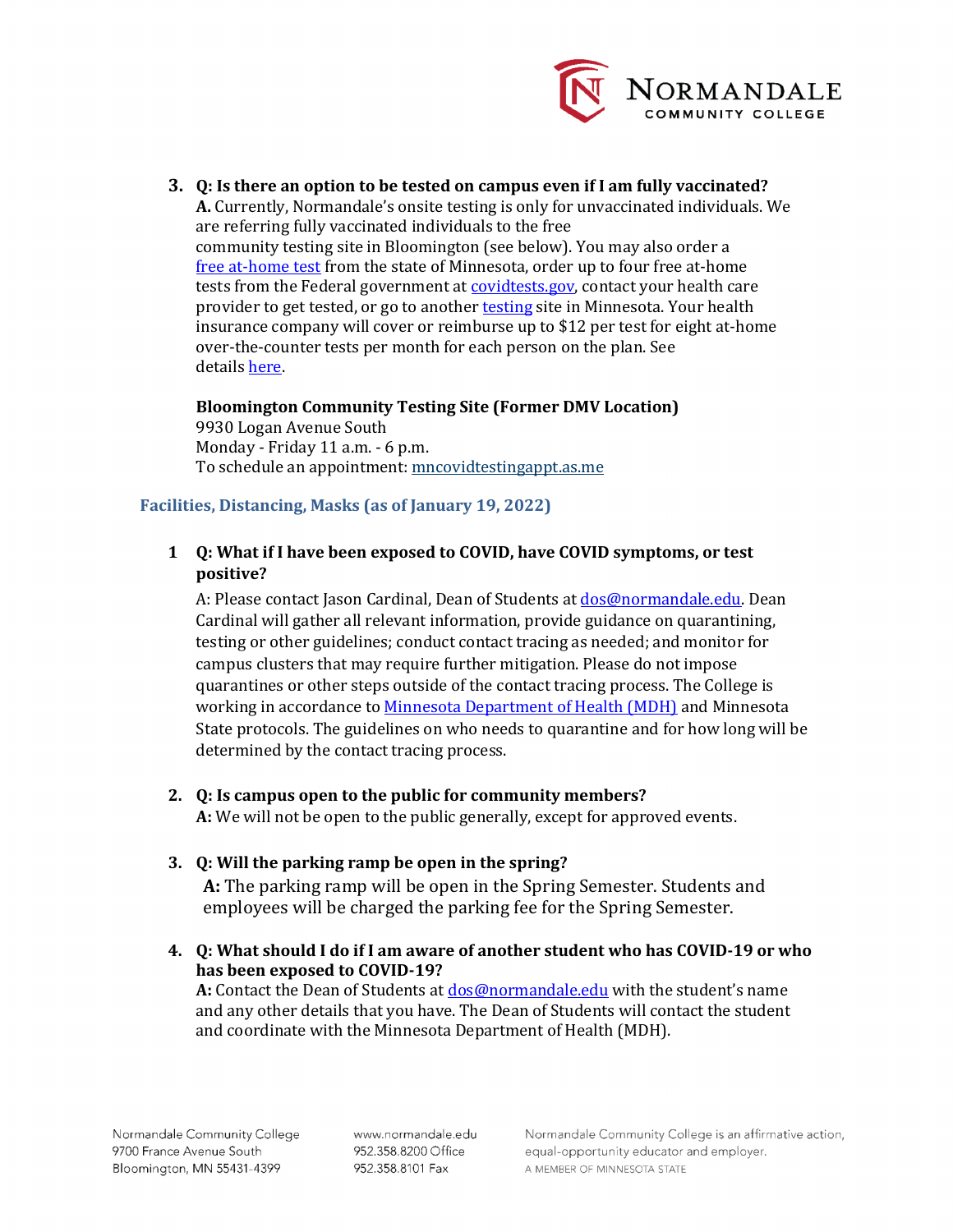

# **5. Q: Will the Fitness Center and Gym be open?**

**A:** The Fitness Center has open hours, please see the [current Fitness Center hours](https://www.normandale.edu/campus-life/student-life/recreation-and-fitness/fitness-facilities) on the website. The Gym does not have open hours.

**6. Q: What about maintaining distancing in common spaces like the Student Center and Library?**

**A:** Furniture is arranged so that seating is physically distanced in these spaces. Signs will reflect our policies regarding masks, distancing, and other mitigation requirements or recommendations.

Students who are unwilling to wear a mask as required may be subject to disciplinary action. Incidents of non-compliance by employees may be reported to the Dean of Students.

## **7. Q: What is being done to make the campus a safe environment?**

**A:** The campus spaces, furnishings, and schedules will support recommended distancing. Class sizes are capped and classrooms are arranged to support 6' distancing. Campus signage will describe the college policies in place regarding masking, distancing, vaccinations and other practices. We are promoting vaccine opportunities. Classes are scheduled with at least 30 minutes between them to support a series of ten-minute air exchanges in rooms. Facilities Management provides daily cleaning throughout campus. Additionally, we are in the process of making improvements to the HVAC system that go above and beyond recommended practices.

#### **8. Q: What is the state of the air handling system on campus?**

**A:** Normandale Facilities Management works with mechanical engineers and a heating/cooling contractor on an ongoing basis to keep us as safe as possible and mitigate risk. The College uses a dual filter system that is changed every couple of months. The College Services renovation has all new state of the art air handling and mechanical equipment with digital controls and Merv (Minimum Efficiency Reporting Values) 13 filter systems that go above and beyond the ASHRE (American Society of Heating, Refrigerating, and Air-Conditioning Engineers) COVID standards. Facilities Management has engaged a consultant to determine if there are other improvements to the system that can be made. We have begun making recommended changes and have set aside funding for them. We will also have an engineer that will test each of the changes made to make sure that the changes made are doing what they are supposed to be doing mechanically.

# **9. Q: Will room capacities go back to normal?**

**A:** Normandale will consider transmission levels and vaccine rates to determine when room capacities can change or go back to normal.